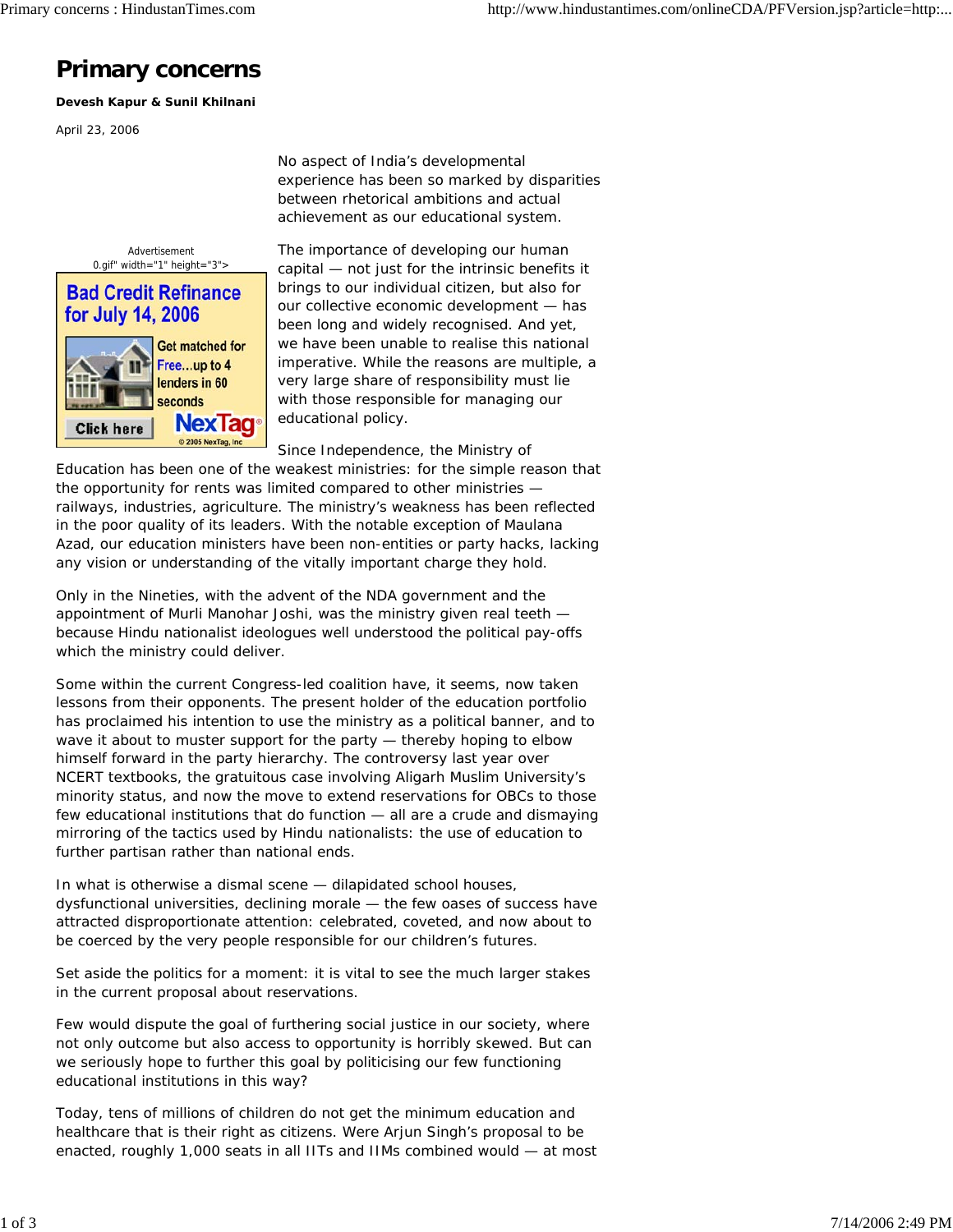— accrue annually to OBCs. It seems we can somehow convince ourselves that this represents a significant blow for social justice — on behalf of a social group that is nearly half-a-billion strong, and one that has emerged as the dominant caste in many parts of rural India. If ever there was a symbolic — and delusive — politics, it is this.

Consider some of the facts about how we have been trying actually to improve access. Take educational expenditures. If we look at the figures provided by the Department of Secondary and Higher Education, the budgeted expenditures for IITs is Rs 648 crore, for IIMs Rs 64 crore and the overall budget for the University Grants Commission is Rs 1,927 crore. The latter supports more than 100 times the number of students that enter the IITs — yet, proportionally it receives less than three times the funds.

Look next at the funds allocated for the National Scholarship scheme, meant for talented children in rural areas — a munificent sum of Rs 2.24 crore. Now check funds for 'Access and Equity': a princely Rs 10 crore. Together, these monies — which should provide a powerful instrument for targeted assistance to those who really do need opportunities to realise their talents — add up to less than a fifth of what is channelled to institutions like the IIMs, which are already flush with funds.

Take again the fact that the vast majority of India's college students — over two-thirds — go to arts, commerce and science colleges: places with poor facilities, abysmal teaching, no accountability, which deliver a caricatural education. Or the fact that the vast majority of young adults (more than 90 per cent) will never have access to tertiary education.

One might think that if we had the slightest concern for India's underprivileged, we would focus on providing facilities and programmes to equip them with critical livelihood skills — be it construction skills for the large number of ST women forced to carry physical headloads, or the many Muslims excluded from formal labour markets and engaged in petty entrepreneurship such as auto mechanics or mistries.

But the barely 3 per cent of the higher education budget that goes for IITs, is a grim reminder of who we really care for. Indeed, today we can't even get highly paid government teachers to even show up to teach at school an extraordinary betrayal of the most vulnerable members of society. A recent national study by Karthik Muralidharan and colleagues has shown data that a quarter of government school teachers were absent from school at any given time and that less than half the teachers were engaged in teaching activity during unannounced visits to the schools.

It doesn't take a graduate of an IIT or IIM to see that something is seriously wrong in how we are allocating resources to further our priorities.

A moment's reflection might led one to think that treating the IITs and IIMs as navratnas — insisting that they become self-financing, and thus re-allocating the resulting annual savings of nearly Rs 700 crore towards funding those schools and colleges where tens of thousands of depressed classes are today getting a pathetic education, as well as offering more targeted scholarships and funding other access routes — may actually serve social justice more effectively than simply indulging in a politics of symbols.

To remind ourselves of this is to see just where the real problems in our educational system lie — and to see also that while our education policy handlers have been high on rhetoric, their record as public servants is appalling. Yet, it is not only the honourable ministers who have failed us: as a society, we have badly failed in improving the human opportunities — and so the human capital — available to India's citizens.